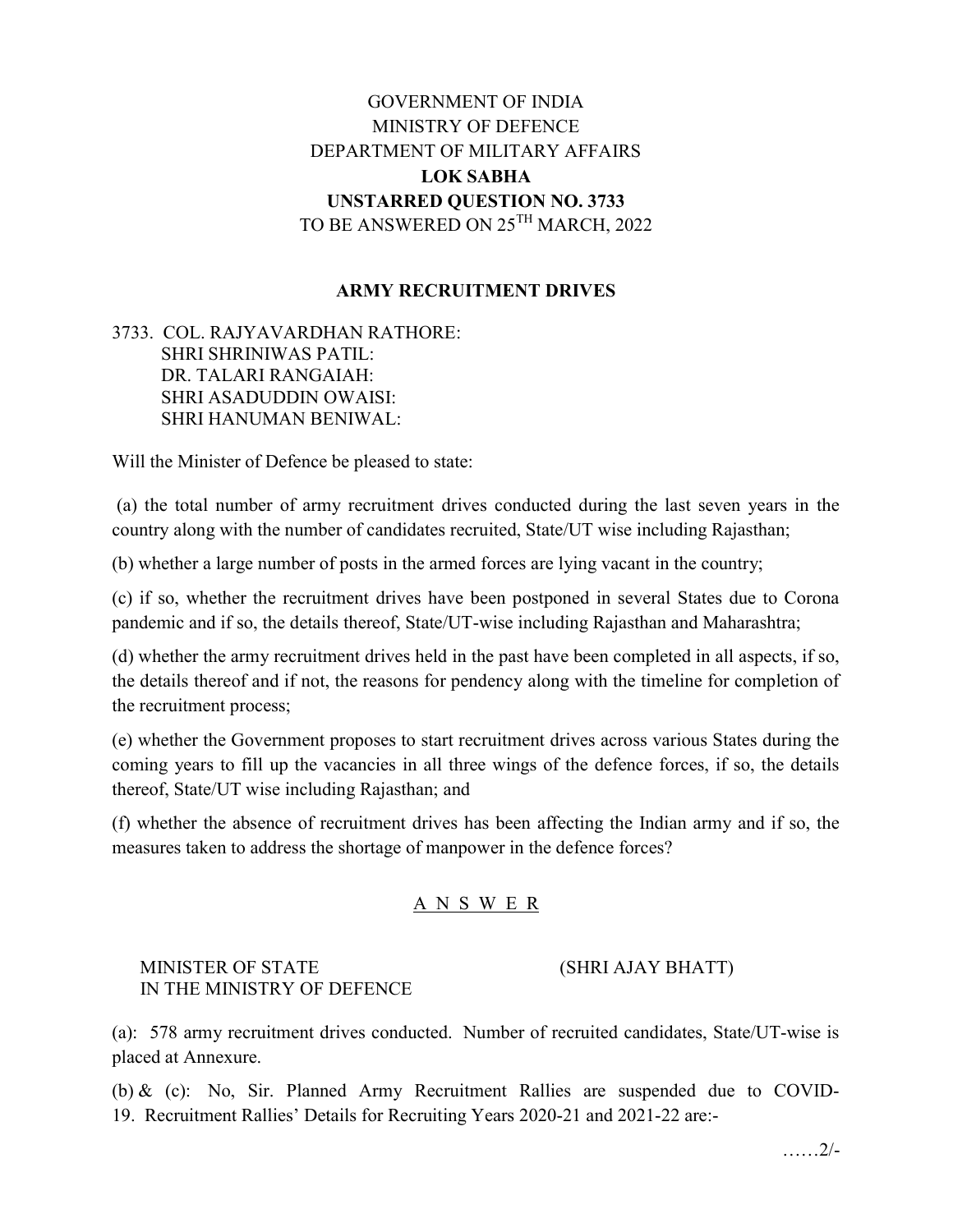| <b>Recruitment year</b>     | <b>Rallies</b><br>planned | <b>Rallies</b><br>conducted | <b>Common Entrance Examination</b><br>(CEE) conducted |
|-----------------------------|---------------------------|-----------------------------|-------------------------------------------------------|
| 2020-21 (Apr' 20 - Mar' 21) | 97                        | 47                          |                                                       |
| 2020-21 (Apr' 21 – Mar' 22) | 47                        |                             | NIL                                                   |

(d): Recruitment process up to Recruiting Year 2019-20 is fully completed, except one Rally by Army Recruitment Office, Agra, where Common Entrance Examination is pending.

(e): Yes, Sir. Contingent to improvement of the present COVID-19 situation.

(f): No, Sir.

\*\*\*\*\*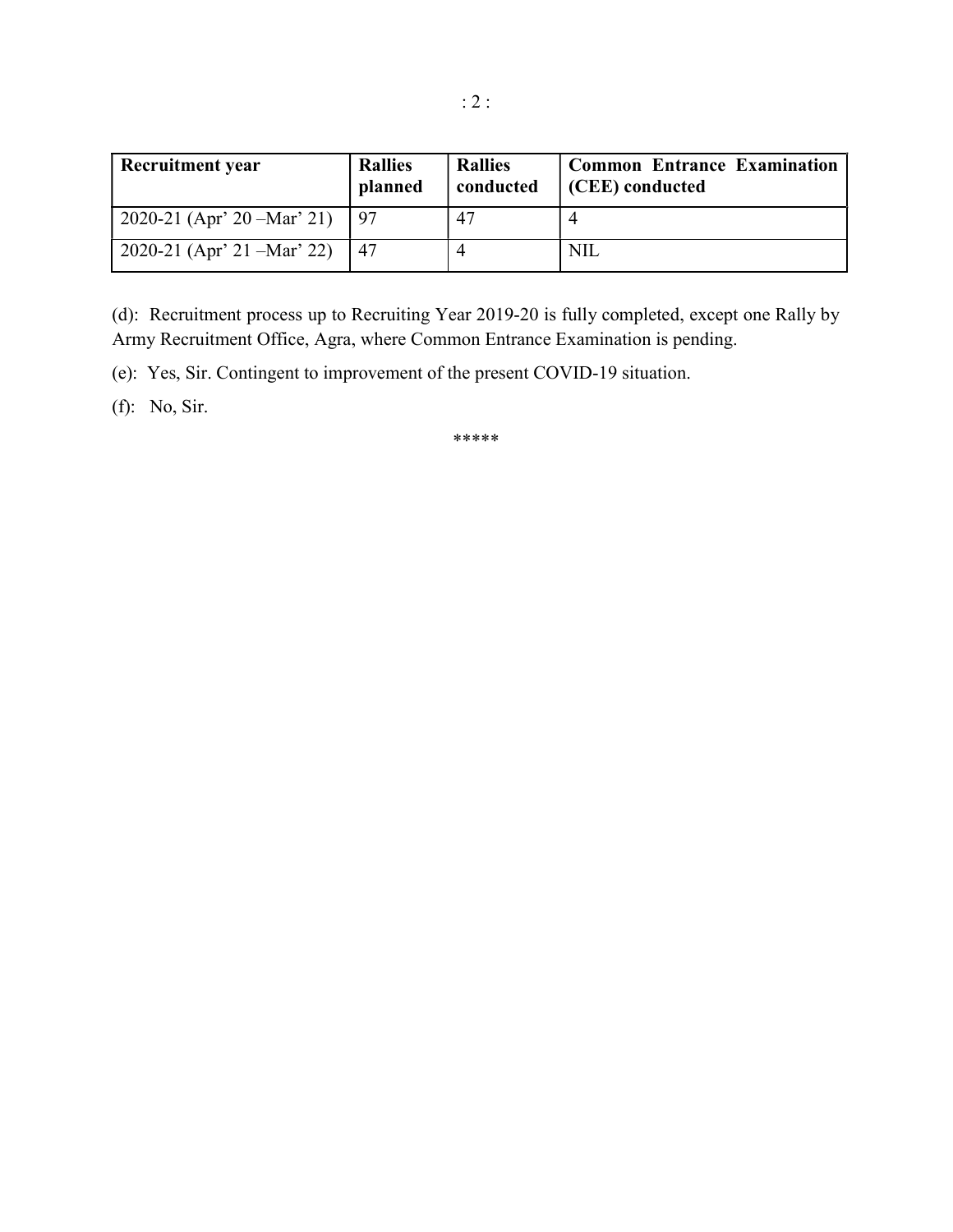## ANNEXURE REFERS TO IN REPLY TO PART (a) OF LOK SABHA UNSTARRED QUESTION NO. 3733 FOR ANSWERED ON 25.03.2022 REGARDING "ARMY RECRUITMENT DRIVES".

| SI             | States/UT                         | <b>INTAKE</b>  |                  |                  |                  |              |  |
|----------------|-----------------------------------|----------------|------------------|------------------|------------------|--------------|--|
| N <sub>0</sub> |                                   | 2015-16        | 2016-17          | 2017-18          | 2018-19          | 2019-20      |  |
| $\mathbf{1}$   | Nicobar<br>Andaman<br>(UT)        | 65             | 13               | $\overline{2}$   | $\tau$           | 11           |  |
| $\overline{2}$ | Andhra Pradesh                    | 2277           | 1389             | 1431             | 1301             | 2426         |  |
| $\overline{3}$ | Arunachal Pradesh                 | 254            | 156              | 217              | 195              | 90           |  |
| $\overline{4}$ | Assam                             | 1227           | 829              | 900              | 631              | 1152         |  |
| $\overline{5}$ | <b>Bihar</b>                      | 3865           | 2932             | 2726             | 2199             | 4559         |  |
| 6              | Chandigarh (UT)                   | $\overline{2}$ | $\overline{2}$   | $\overline{3}$   | $\overline{3}$   | 6            |  |
| $\overline{7}$ | Chhattisgarh                      | 852            | 817              | 606              | 372              | 622          |  |
| 8              | $\&$<br>Dadra,<br>Nagar<br>Haveli | $\theta$       | $\boldsymbol{0}$ | $\boldsymbol{0}$ | $\boldsymbol{0}$ | $\mathbf{1}$ |  |
| 9              | Daman & Diu                       | $\overline{0}$ | $\overline{0}$   | $\overline{0}$   | $\overline{0}$   | $\theta$     |  |
| 10             | Delhi                             | 806            | 798              | 166              | 167              | 337          |  |
| 11             | Goa (UT)                          | 50             | 16               | $\mathbf{1}$     | $\overline{2}$   | 6            |  |
| 12             | Gujarat                           | 1214           | 1257             | 728              | 1346             | 1822         |  |
| 13             | Haryana                           | 4340           | 3538             | 3634             | 3210             | 5097         |  |
| 14             | Himachal Pradesh                  | 3072           | 2174             | 2376             | 4202             | 5882         |  |
| 15             | Jammu & Kashmir                   | 2504           | 1954             | 1817             | 3672             | 3796         |  |
| 16             | Ladakh (UT)                       | $\overline{0}$ | $\boldsymbol{0}$ | $\boldsymbol{0}$ | $\mathbf{0}$     | 359          |  |
| 17             | Jharkhand                         | 879            | 687              | 925              | 663              | 985          |  |
| 18             | Karnataka                         | 1691           | 1142             | 1410             | 1680             | 2930         |  |
| 19             | Kerala                            | 2425           | 1584             | 1278             | 865              | 1846         |  |
| 20             | Lakshadweep (UT)                  | 6              | 15               | $\overline{7}$   | 13               | 9            |  |
| 21             | Madhya Pradesh                    | 3413           | 2281             | 2352             | 1570             | 3103         |  |
| 22             | Maharashtra                       | 6106           | 3980             | 3836             | 4050             | 6131         |  |
| 23             | Manipur                           | 359            | 247              | 400              | 311              | 543          |  |
| 24             | Meghalaya                         | 141            | 86               | 75               | 89               | 109          |  |
| 25             | Mizoram                           | 123            | 200              | 108              | 184              | 212          |  |
| 26             | Nagaland                          | 128            | 112              | 103              | 122              | 71           |  |
| 27             | Odisha                            | 1533           | 642              | 737              | 474              | 1055         |  |
| 28             | Puducherry (UT)                   | 21             | 3                | $\mathbf{1}$     | $\overline{2}$   | 5            |  |
| 29             | Punjab                            | 5046           | 4616             | 4988             | 5843             | 7813         |  |
| 30             | Rajasthan                         | 5384           | 4658             | 4298             | 4172             | 6887         |  |
| 31             | Sikkim                            | 155            | 39               | 109              | 227              | 109          |  |
| 32             | Tamil Nadu                        | 2536           | 1870             | 1872             | 1530             | 3225         |  |
| 33             | Telangana                         | 1226           | 515              | 643              | 693              | 1445         |  |
| 34             | Tripura                           | 153            | 89               | 55               | 69               | 91           |  |
| 35             | <b>Uttar Pradesh</b>              | 10128          | 6245             | 6339             | 6322             | 8425         |  |
| 36             | Uttarakhand                       | 4390           | 3360             | 2384             | 3222             | 4366         |  |
| 37             | West Bengal                       | 4397           | 2116             | 1862             | 1471             | 3166         |  |

…….2/-